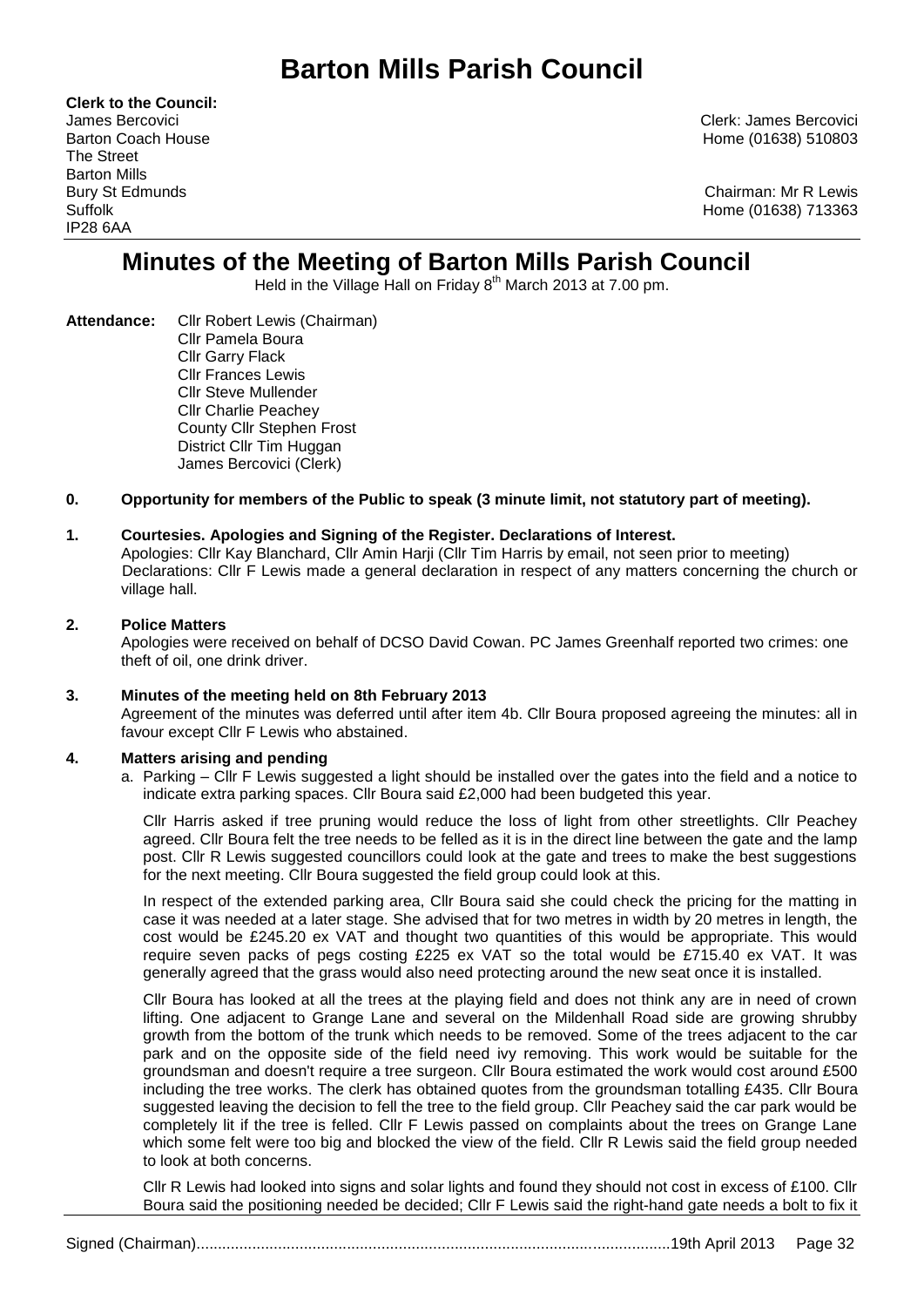to the ground when open. This has been installed.

Cllr F Lewis proposed obtaining a sign up to one metre in width: all in favour except Cllr Flack (abstained). The Clerk has obtained a quote for the sign (post and installation not included) from Neil Horne for £30 which has been accepted. Neil has ordered the board and post. Cllr R Lewis showed a photograph of the gate and suggested the board should be positioned in front of the hedge, to the left of the gates. Cllr F Lewis asked if there is any progress on the bolt for the gate; the Clerk advised this is in hand. Cllr Flack suggested it would be sensible to move the goals away from where cars would be parked; Cllr R Lewis suggested a disclaimer sign could be installed.

Cllr Flack said the corner of the car park is flooding again. Cllr R Lewis thought a soakaway and drain were needed. Cllr Harji suggested asking County Cllr Frost for a locality grant. The Clerk was asked to obtain quotes for this work and to proceed if the cost does not exceed £250 plus any locality grant he can obtain. The Clerk is pursuing the locality grant but has not heard back from County Cllr Frost. Despite reminders, the building firms he approached have not supplied quotes. Cllr Mullender suggested asking Suffolk Highways to unblock the drains on Mildenhall Road which were causing the flooding of the car park and would alleviate the need to install a soakaway.

b. Website - The Clerk has completed the transfer to the OneSuffolk software which can now be found at www.bartonmills.net.

The Village Hall committee has agreed to host a banner in the window publicising the website - this has been ordered from Neil Horne.

Prior to any figures being put forward, councillors had discussions about the desirability of a regular colour cover. Cllr Blanchard had suggested an occasional one-off would have a greater impact. Cllrs R Lewis and Peachey thought the Barton Miller could afford to pay for a colour cover from advertising revenues although Cllr F Lewis asserted that profits were lower than estimated by the parish council. Cllr Peachey said it was not originally a profit making concern. Cllr Harris said that must be up to the church as it is their publication. He expressed concern about the risk of destroying the relationship between the two organisations. Cllr F Lewis asked what the parish council would contribute for the back page; she said a commercial enterprise would not be queried this way. Cllr Harris pointed out this is a village institution so the church could give ground on this. He suggested a one-off colour cover could be paid for by the parish council and that the church could be clearer about its finances.

Cllr R Lewis proposed that the parish council does want the back page: all in favour. Cllr F Lewis then asked if the parish council is prepared to pay for it. Cllr R Lewis proposed asking the Barton Miller to agree to a colour cover with a cost sharing arrangement. Cllr Mullender thought it better to put forward some actual figures and proposed that the parish council could offer to print the cover in return for having the back page. This was agreed. Cllr F Lewis clarified that the church needs to ratify the proposal to give the parish council the back page in return for the colour cover printed by the parish council.

The church has agreed to let the parish council have the back page of the Barton Miller in exchange for a printed colour cover subject to certain caveats concerning the timing of publication, editorial control and costings. The Clerk had previously obtained a quote from Riverside Press for colour printing of the cover of the Barton Miller: £550 per annum (£55 per issue). As an alternative, the Clerk had investigated purchasing a dedicated printer which he estimates will cost approximately £400 per year.

Cllr R Lewis said the subgroup needs to meet and asked if anyone else wants to join it. Cllr F Lewis advised that the church now has a dedicated website and asked if reciprocal links could be set up. Cllr Boura suggested telling organisations that it is not necessary to include contact details if they prefer to publish only their programs.

Cllr R Lewis said there were differences of opinion about the front cover. He said there are differences in costs between using Riverside Press and the Parish Council procuring a printer and that in the latter case the printer could be available to others. He said the parish council currently has a page inside the Barton Miller costing £100 per year and that it had been agreed to provide a pre-printed colour cover instead of paying for the back page. The cost to the parish council is anticipated to be around £400. He said the PCC had agreed, subject to some reservations. He said he wanted to promote the website more. He did assert that if, after a year, it was felt this is not money well spent, this could be reviewed.

The Clerk had requested an opportunity to outline some practical and financial concerns that have been raised in discussions he has had with those directly involved in the production of the Barton Miller and other residents. He said it was unfortunate that the plan had not been discussed in advance with those who would be involved in producing the colour cover as both Joy Willis and Neil Horne had highlighted some potential problems. He said the agreed proposal was inconclusive as Cllr Mullender had proposed that the parish council "could" offer to print the cover in colour, not that it would do so. He also impressed upon the councillors the cost of producing the cover, reminding them that it would amount to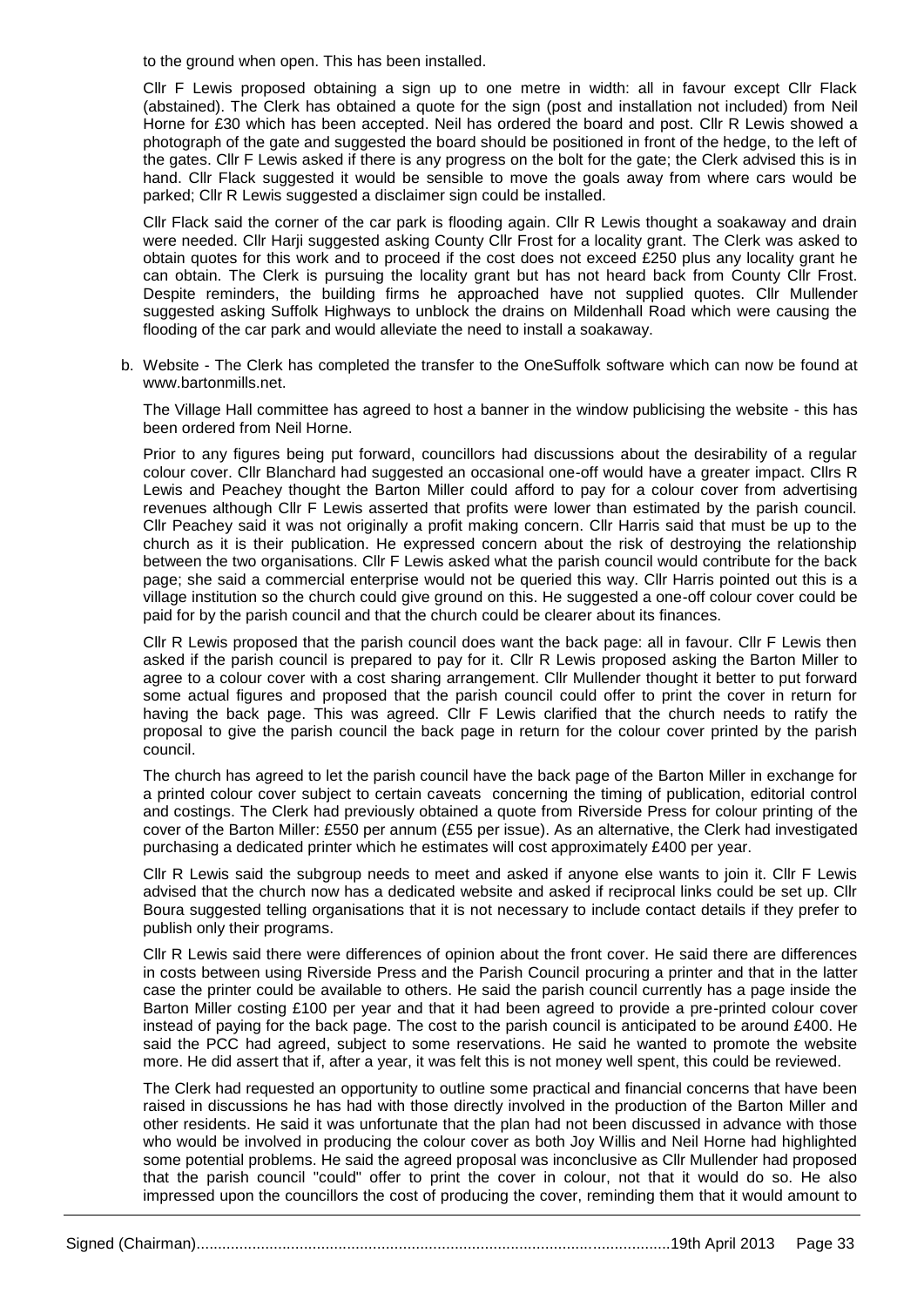£2,000 over five years and suggested that alternative methods of promoting the website could be more cost effective. He said that website usage was already being monitored using Google Analytics so that it would be straightforward to determine the success or failure of this project. He suggested that, rather than trialling a colour cover for a year, it may be more effective to trial a black and white cover for a year to allow the website to be promoted in this format at a considerably lower cost which would free up revenue for other advertising streams.

Cllr R Lewis said the parish council had debated the colour cover and agreed its proposal. Cllr Boura agreed. He offered to print the first issue on his work printer at a cost of £0.055 per copy (£28.60 in total) so that everyone involved could see how the logistics would work. Cllr Boura suggested trialling the colour cover for a couple of months to see how it goes.

Cllr F Lewis raised the question of where the printer should be housed, suggesting it could be at the Manor along with the risograph. Cllr Boura said it should remain under the control of the parish council who would be able to ensure it was not misused. The Clerk was asked to write to Joy Willis to explain the intention regarding the first issue.

Cllr F Lewis said she assumed the donation for the internal page would remain the same as the previous year (£180 ex VAT in goods). The clerk reminded her that the decision in respect of this had been deferred until the matter had been decided. Cllr Boura agreed that no donation had been agreed yet. She said that, if the parish council is providing the cover, it was reasonable to pay only £100 for the internal page and proposed providing the Barton Miller with paper to the value of £100 ex VAT: all in favour except Cllr Peachey who abstained.

Cllr R Lewis said he would bring a camera to the next meeting to photograph councillors for the website. Cllr Mullender suggested setting up a poll on the website to determine the popularity of the colour cover. The Clerk said he would look into this.

c. Leisure facilities – Cllr Boura attended a meeting at FHDC on "Open Spaces and Playing Fields". She reported that the Community Levy (replacing s106) would mean that all new developments will contribute to leisure facilities. She advised that Barton Mills is in the middle zone and that all such villages had to put forward projects which Forest Heath DC would then prioritise. She suggested making this an agenda item for the next meeting. Cllr Harris asked if the village hall would be eligible for funding.

Cllr Boura asked if the parish council wants Barton Mills on the list for equipment or facilities in which case it would be necessary to put forward a project. She suggested a hard play area or trim trail equipment. Cllr R Lewis suggested an all weather surface under the goals; Cllr Peachey suggested portable goals but Cllr Mullender advised these were less durable. Cllr Harji thought a sub-committee could meet to discuss this. Cllr Boura thought a development plan for the field is necessary. Cllrs Flack, Harji and Mullender all agreed to be involved with this. Cllr R Lewis asked the Clerk to contact FHDC to ascertain whether there is any cut-off date for this and the requirements of any proposal.

- d. Summer Solstice event Cllr R Lewis advises that an application to close part of Bell Lane on Saturday 22nd June will be sent in to Forest Heath.
- e. Car park light now fixed according to one resident who asks if the light can be redirected and/or have a lower wattage bulb. Alternatively he suggests it could be put on a timer.
- f. Street lighting wayleave quote requested. Quote received in conjunction with SALC for £750 ex VAT.
- g. Rubbish on Bell Lane pavement, outside the Bell. Cllr R Lewis said he had asked the landlord about this but the landlord in currently on holiday.
- **5. Reports from the County and District Councillors** Not present.

#### **6. Finance - Standard Payments for approval (inc. VAT)**

- a. £272.00 J Bercovici (clerk's net salary, January 2013) chq. 1228
- b. £68.00 HMRC (PAYE, January 2013) chq.

c. £17.90 J Bercovici (clerk's expenses October 2012) - chq. 1228

## Cllr Boura proposed agreeing the standard payments: all in favour.

## **Special payments for approval (inc. VAT)**

d. £25.44 John Squire (re. bolt) - chq. 1229 Cllr Peachey proposed agreeing the special payment: all in favour.